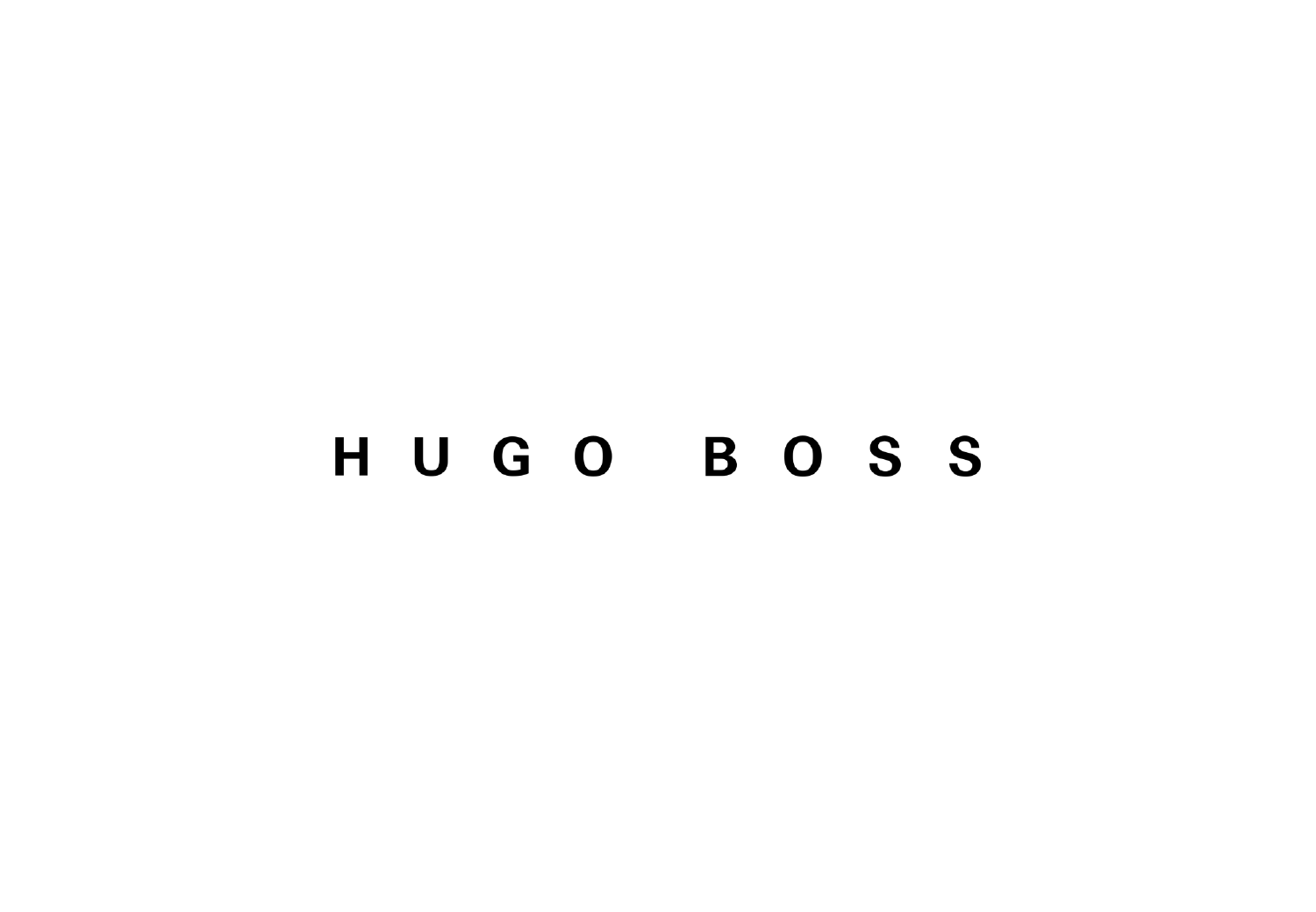HUGO BOSS

### **HUGO BOSS First Quarter Results 2014**

Mark Langer (CFO) Metzingen, May 7, 2014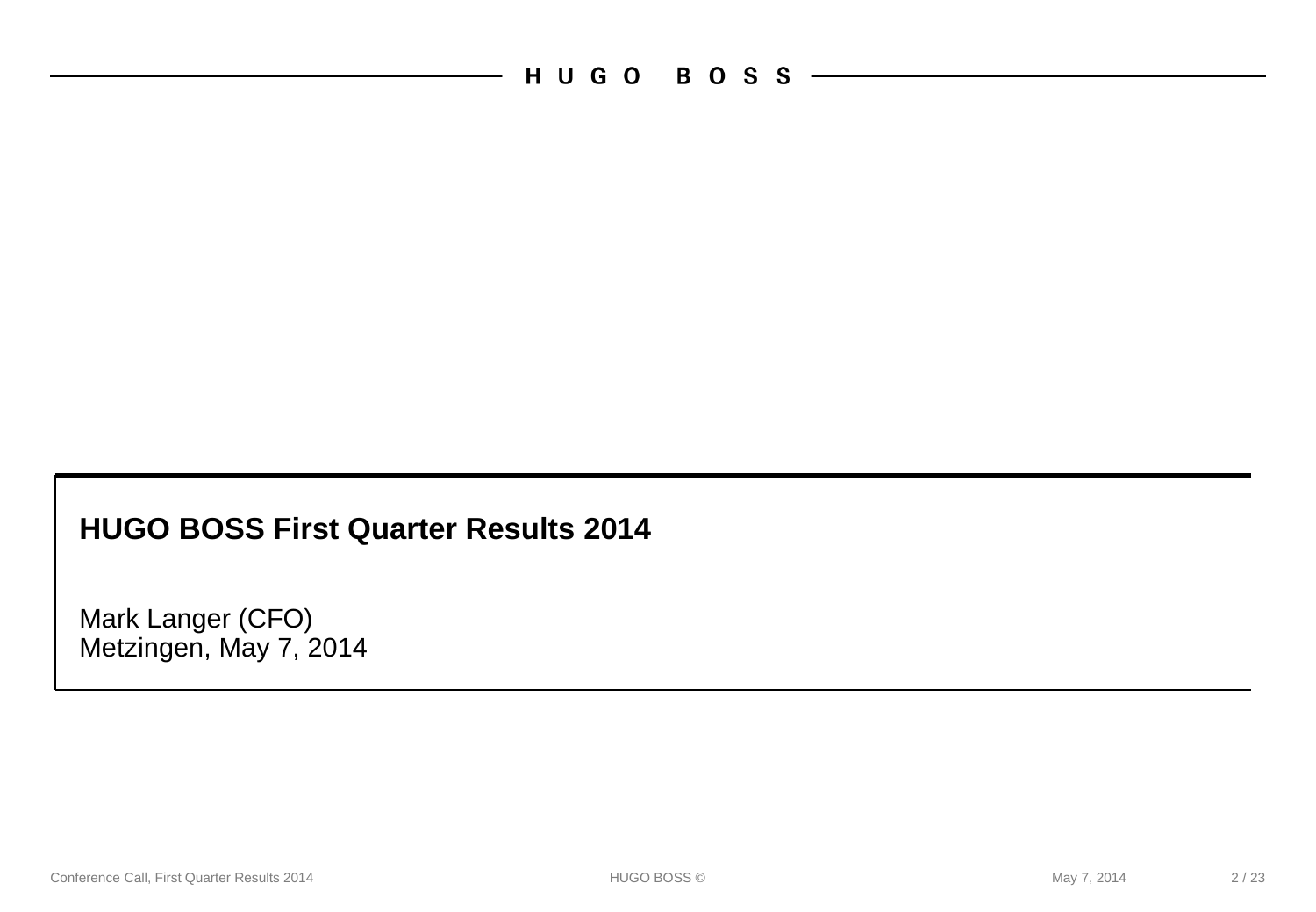### **HUGO BOSS off to a good start in 2014**

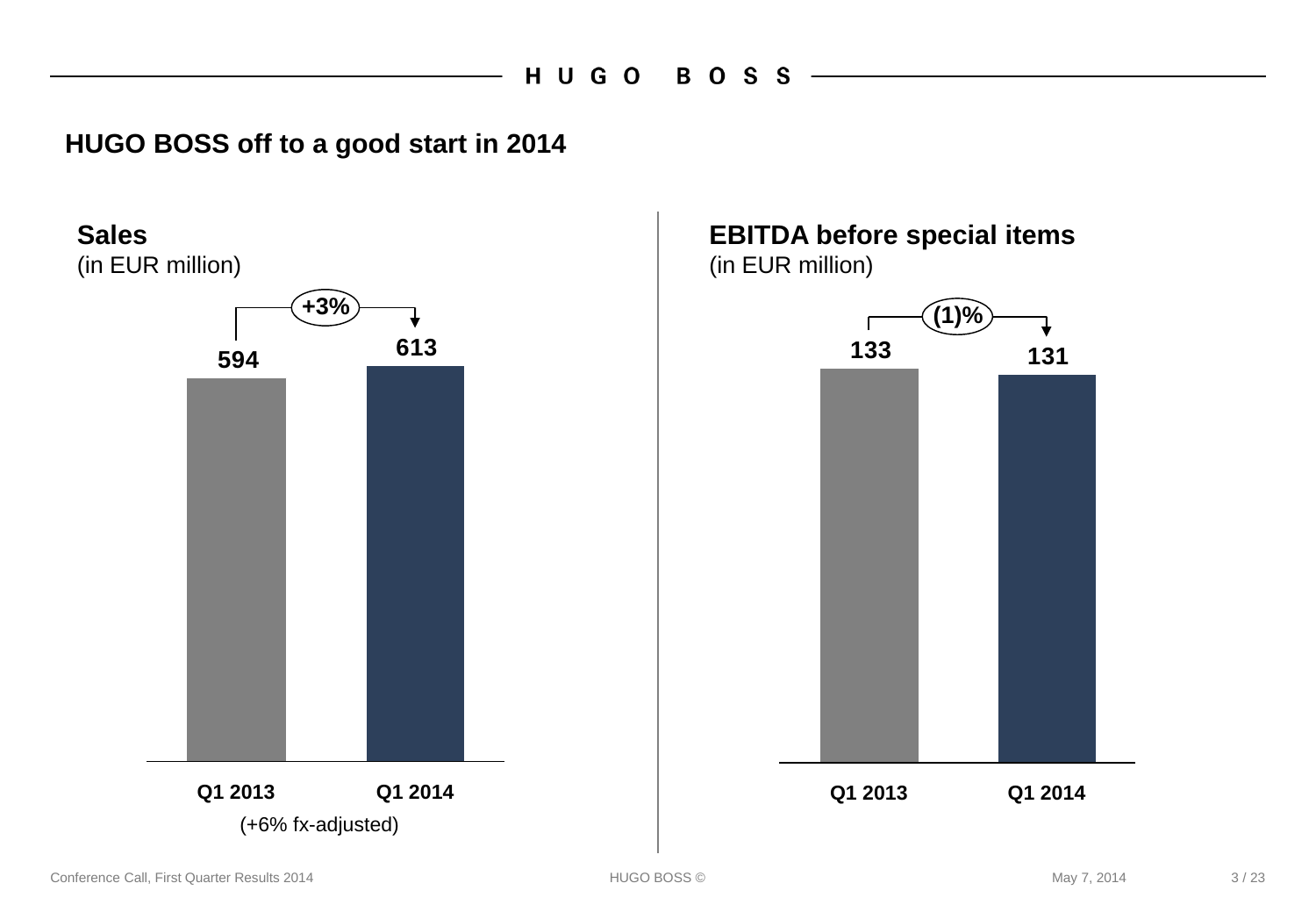## **Increased awareness drives double-digit sales growth in womenswear**

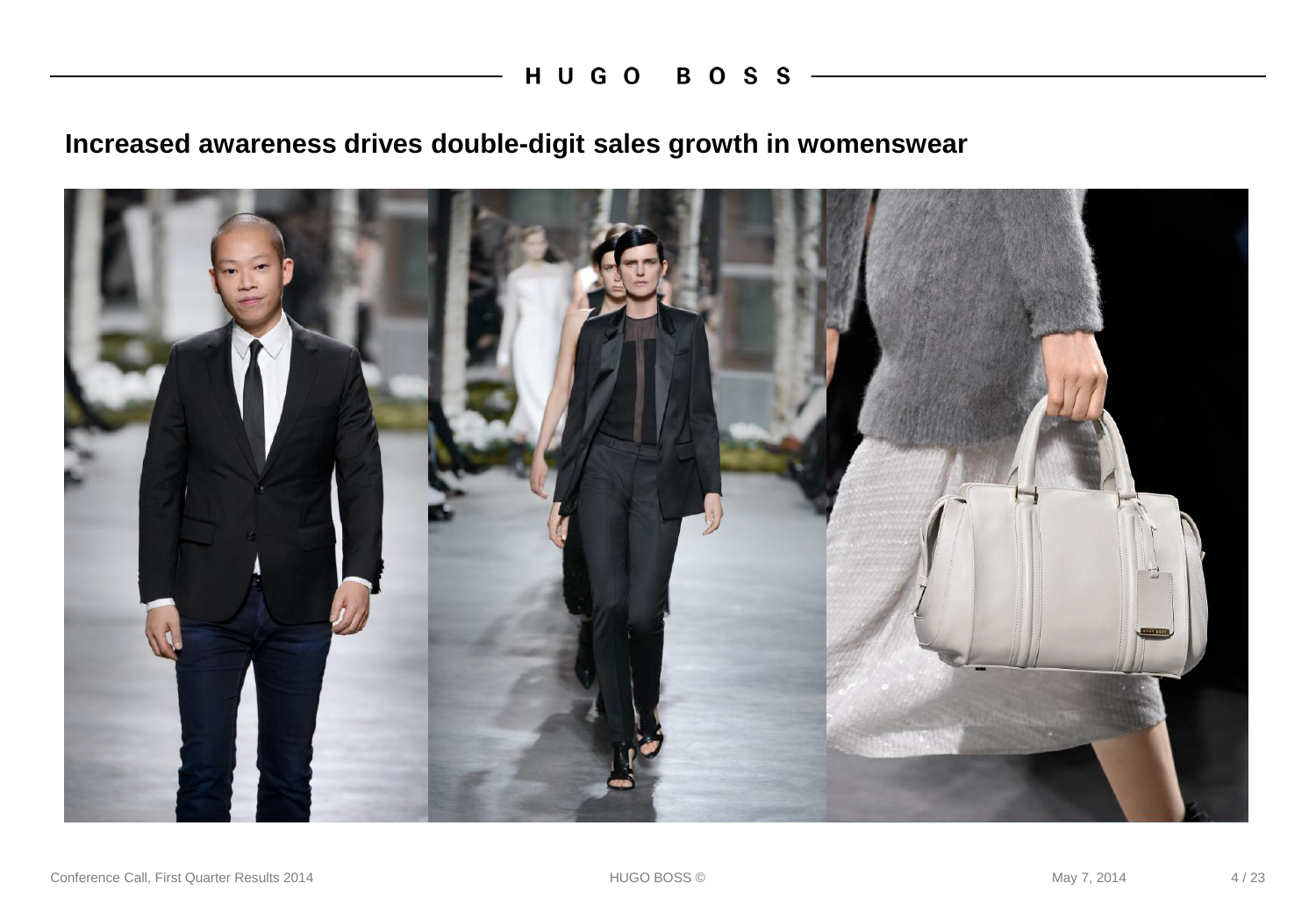#### **Attractive new store openings across all three regions**



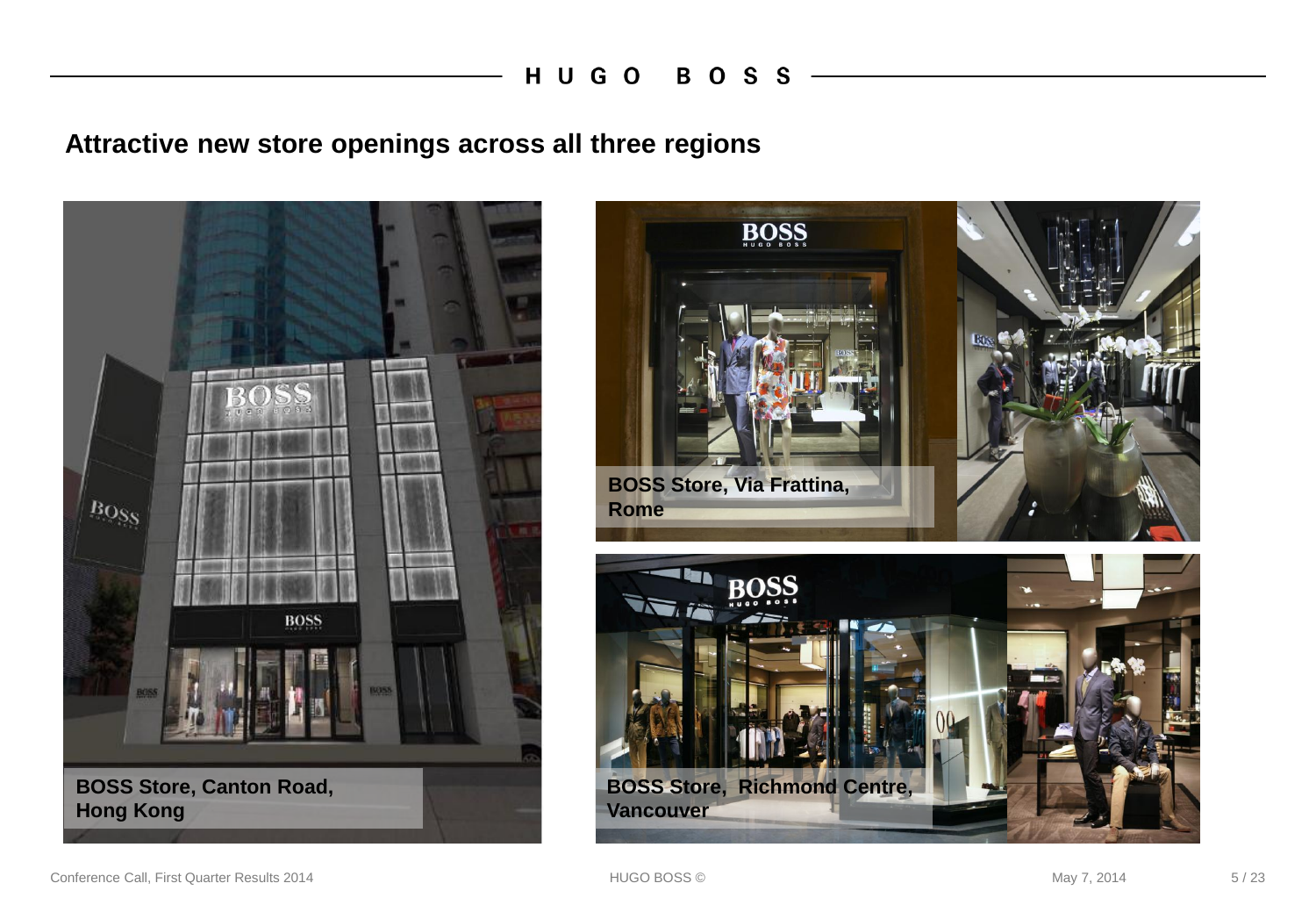**Several shop-in-shop closures mask underlying retail space expansion**



Conference Call, First Quarter Results 2014 **May 7, 2014** HUGO BOSS © May 7, 2014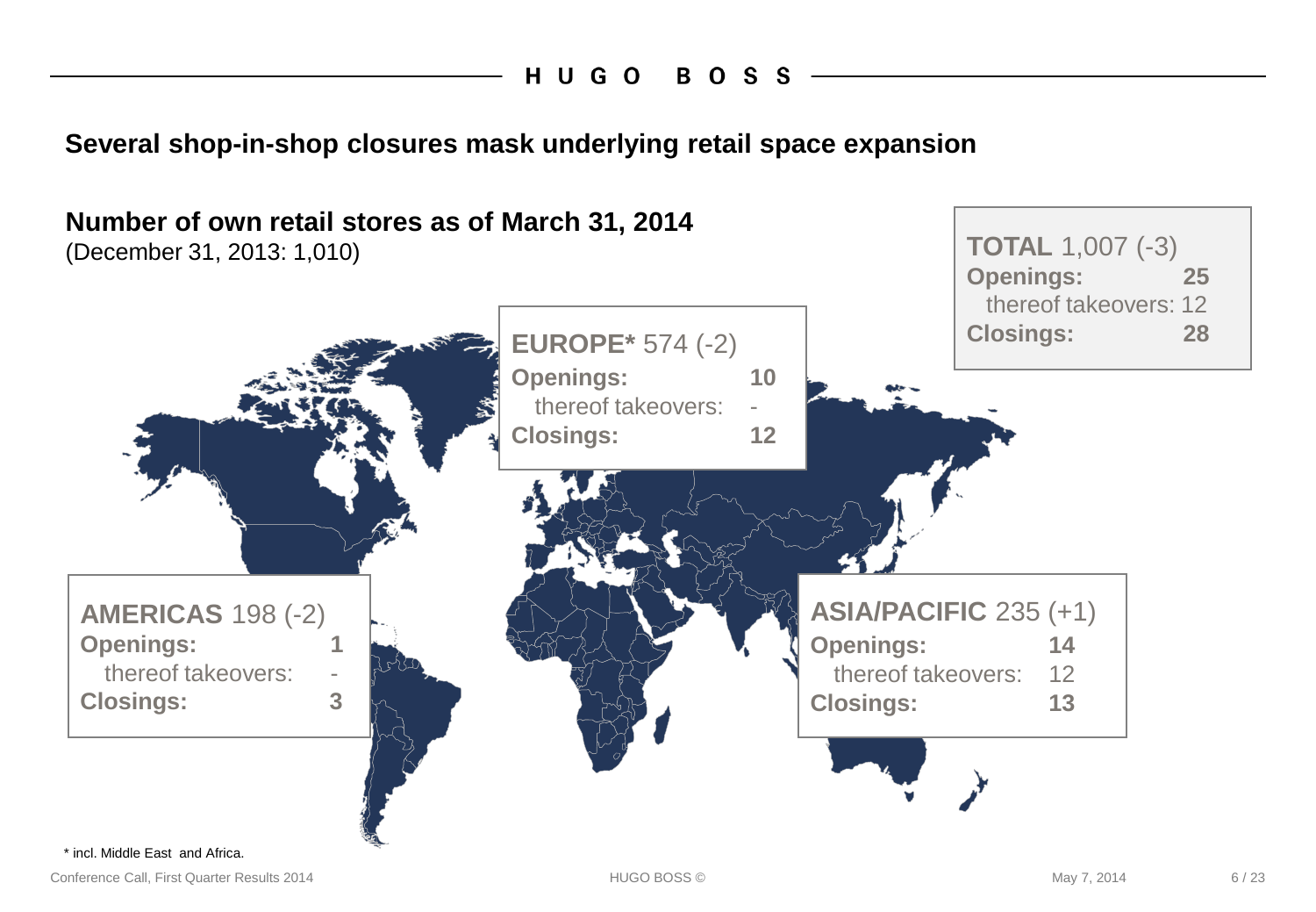#### **Good momentum in Europe drives Group sales increase**



- UK and Germany strongest growing major markets in Europe
- Tough market environment weighs on sales development in the **Americas**
	- Growth in **Asia/Pacific** backed by good performance in Australia and Japan

\*incl. Middle East and Africa.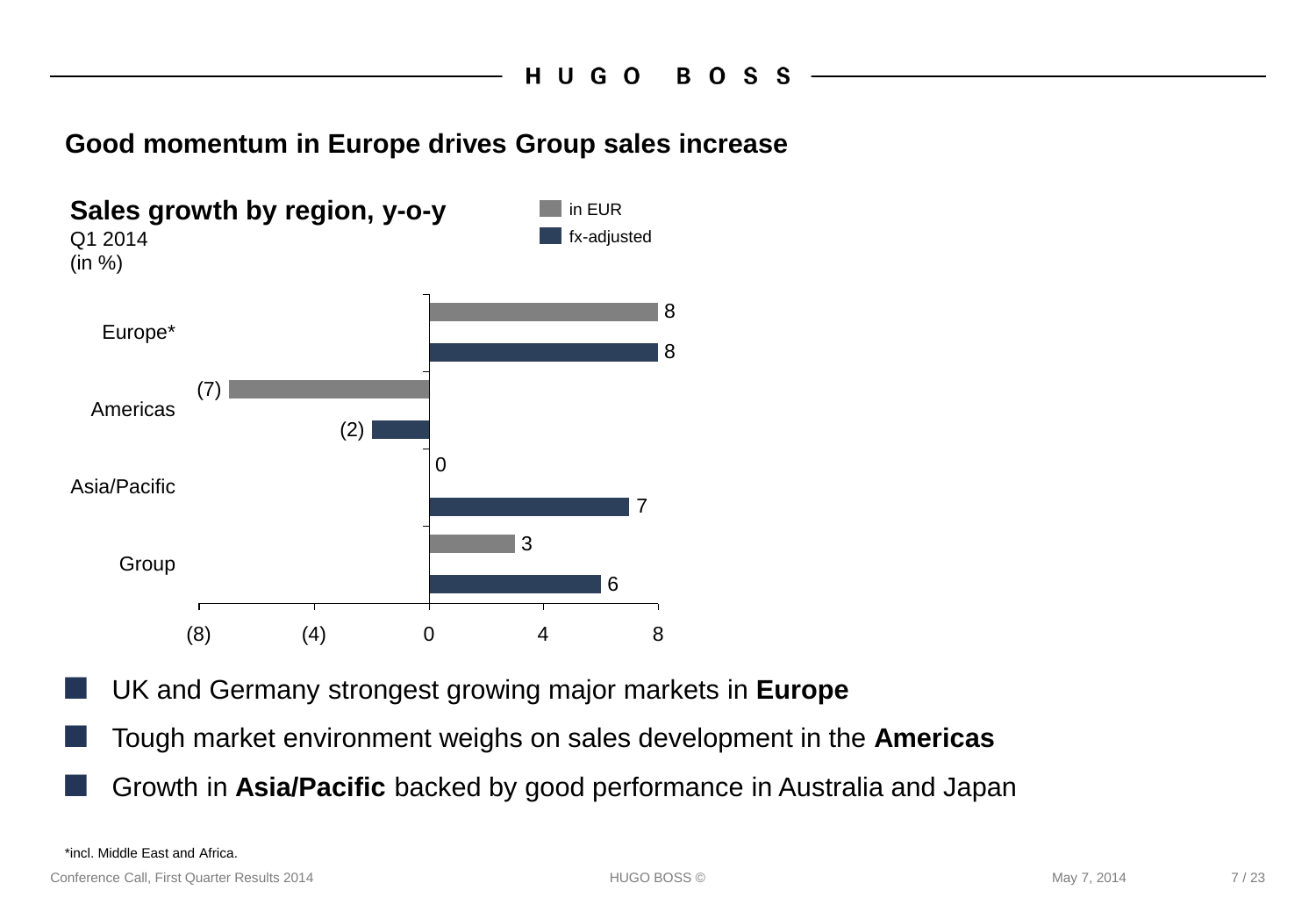**Like-for-like growth acceleration contributes to robust retail sales development**



Europe primary driver of 6% comp store sales increase supporting double-digit **retail** growth ■ Cautious order behavior and takeover effects impact **wholesale** performance Solid performance of eyewear and watches supports development of **royalties** business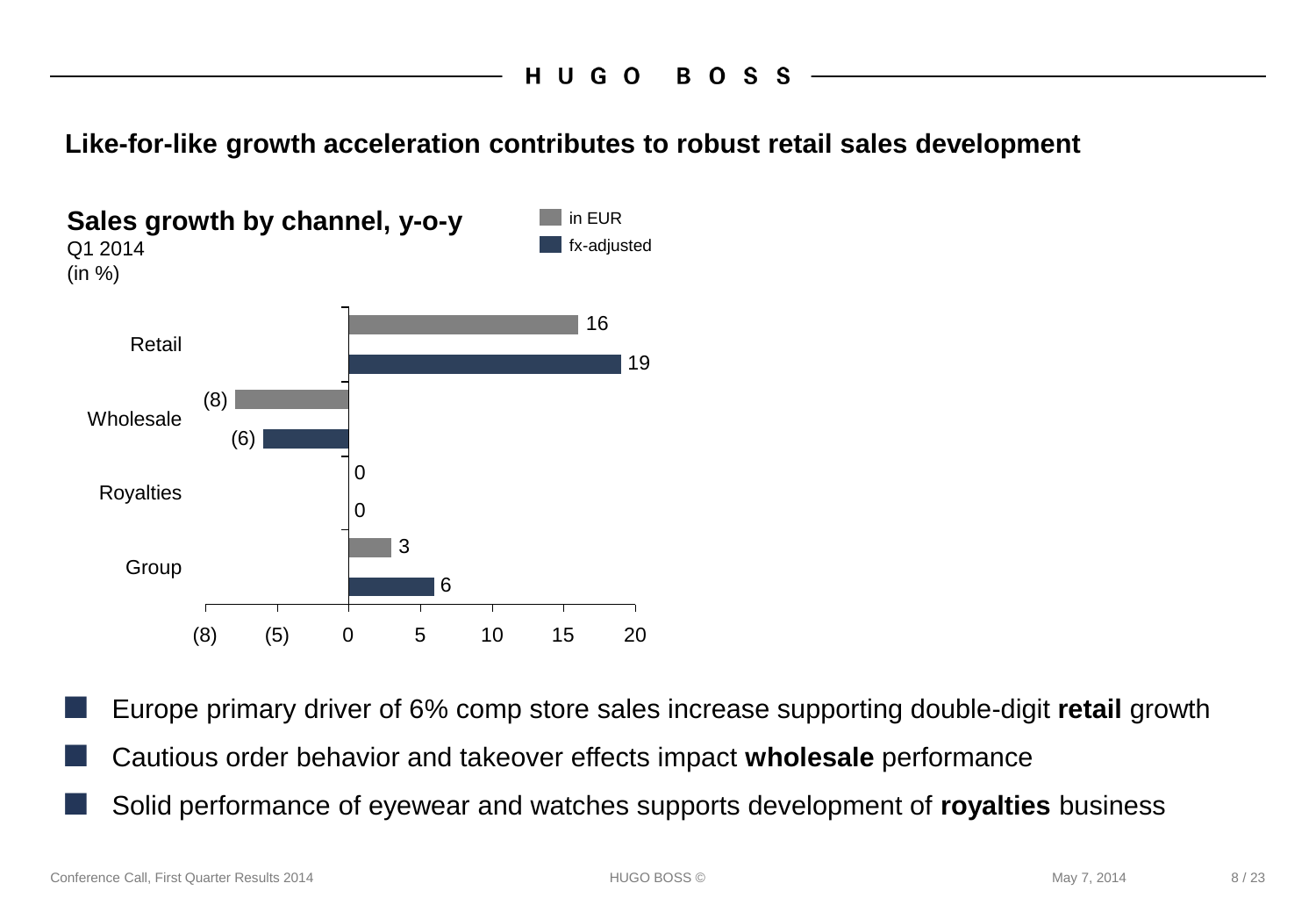**Group gross profit margin expands significantly**

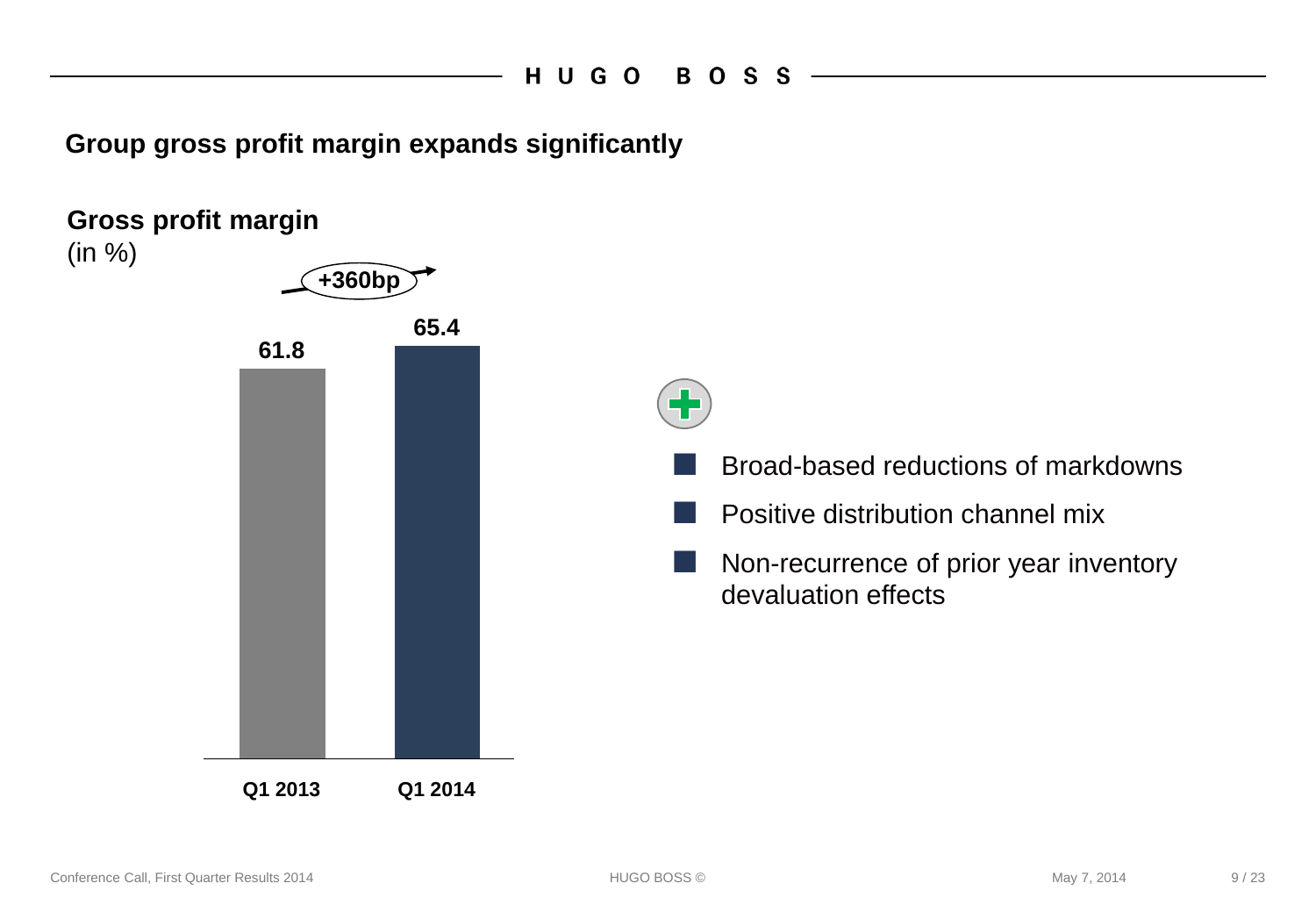#### **Growth investments weigh on short-term margin development**

| in EUR million                       | Q1 2014 | Q1 2013* | Change in % |
|--------------------------------------|---------|----------|-------------|
| <b>Net sales</b>                     | 612.6   | 593.5    | 3           |
| Gross profit                         | 400.6   | 366.8    | 9           |
| in % of sales                        | 65.4    | 61.8     | 360 bp      |
| Selling and distribution expenses    | (232.5) | (196.5)  | (18)        |
| Administration costs                 | (60.9)  | (59.0)   | (3)         |
| Other operating income/expenses      | 1.5     | 0.1      | >100        |
| <b>Operating result (EBIT)</b>       | 108.7   | 111.4    | (2)         |
| in % of sales                        | 17.7    | 18.8     | $(110)$ bp  |
| Financial result                     | (2.7)   | (5.0)    | 46          |
| Earnings before taxes                | 106.0   | 106.4    | $\mathbf 0$ |
| Income taxes                         | (24.4)  | (24.4)   | 0           |
| Net income                           | 81.6    | 82.0     | $\mathbf 0$ |
| Attributable to:                     |         |          |             |
| Equity holders of the parent company | 80.7    | 81.6     | (1)         |
| Earnings per share (EUR)**           | 1.17    | 1.18     | (1)         |
|                                      |         |          |             |
| <b>EBITDA</b> before special items   | 131.3   | 132.6    | (1)         |
| in % of sales                        | 21.4    | 22.3     | 90) bp      |

■ Investments in own retail, marketing and logistics main driver of higher **selling and distribution expenses**

■ **Adjusted EBITDA margin** down 90 basis points due to increased operating expenses as a percentage of sales

Improvement of **financial result** helped by lower interest expenses

\*Certain amounts shown here do not correspond to the figures published in prior years and reflect adjustments made. \*\*Basic and diluted earnings per share.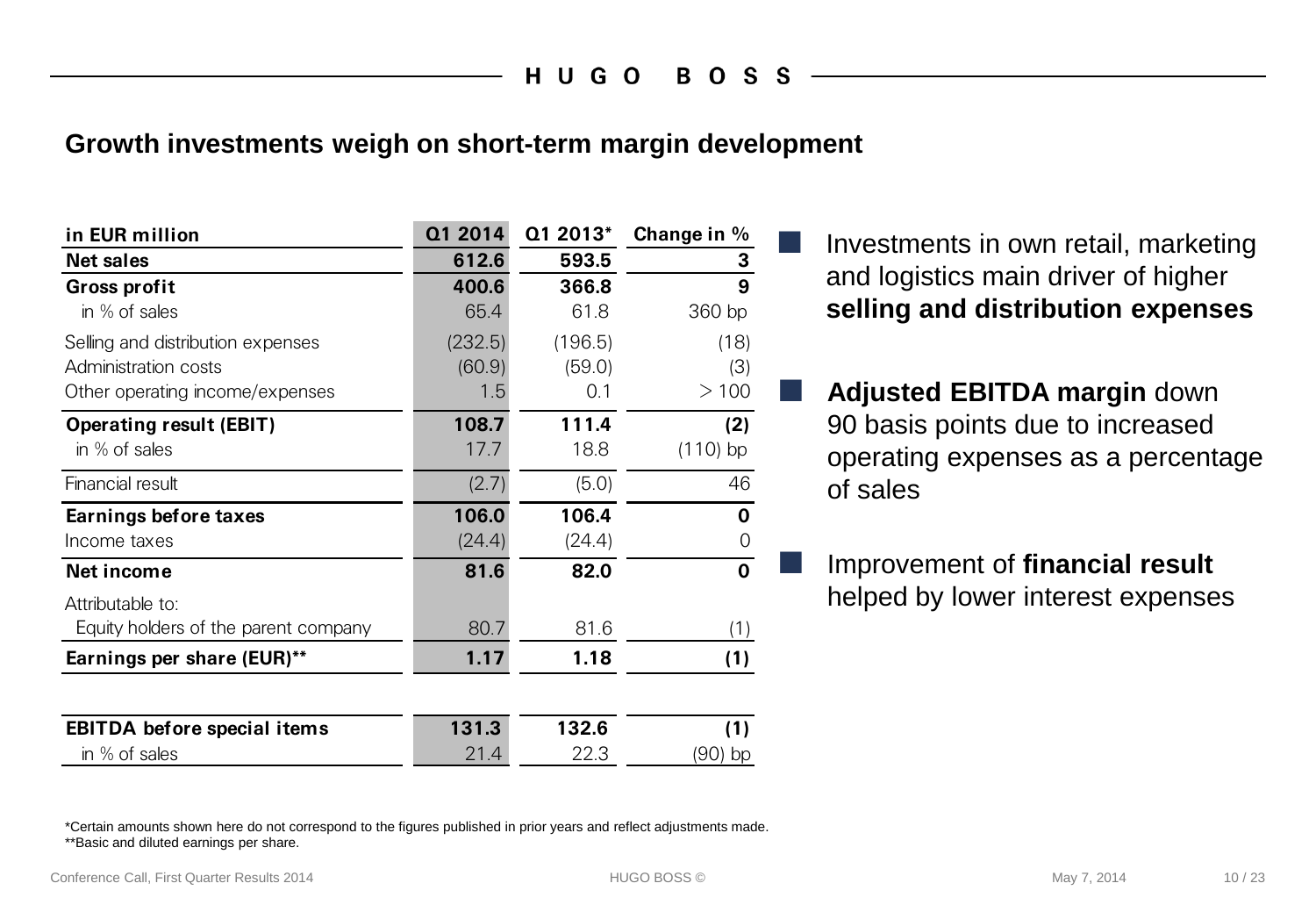#### **Solid sales growth bolsters margin gains in Europe**

#### **Segment profit**

| in EUR million                     | Q1 2014 | in $%$ of sales | Q1 2013* | in $%$ of sales | Change in $%$ |
|------------------------------------|---------|-----------------|----------|-----------------|---------------|
| Europe**                           | 136.6   | 34.6            | 123.1    | 33.6            |               |
| Americas                           | 25.0    | 21.0            | 29.6     | 23.2            | (16)          |
| Asia/Pacific                       | 26.5    | 30.7            | 29.2     | 33.8            | (9)           |
| Royalties                          | 10.7    | 82.8            | 11.0     | 85.1            | (3)           |
| Segment profit operating segments  | 198.8   | 32.5            | 192.9    | 32.5            | 3             |
| Corporate units/consolidation      | (67.5)  |                 | (60.3)   |                 | 12)           |
| <b>EBITDA before special items</b> | 131.3   | 21.4            | 132.6    | 22.3            |               |

Solid operating margin increase in **Europe** due to sales productivity improvements as well as lower rebates

■ Robust gross profit margin developments in the **Americas** and **Asia** offset by operational deleverage

\*Certain amounts shown here do not correspond to the figures published in prior years and reflect adjustments made. \*\*Incl. Middle East and Africa.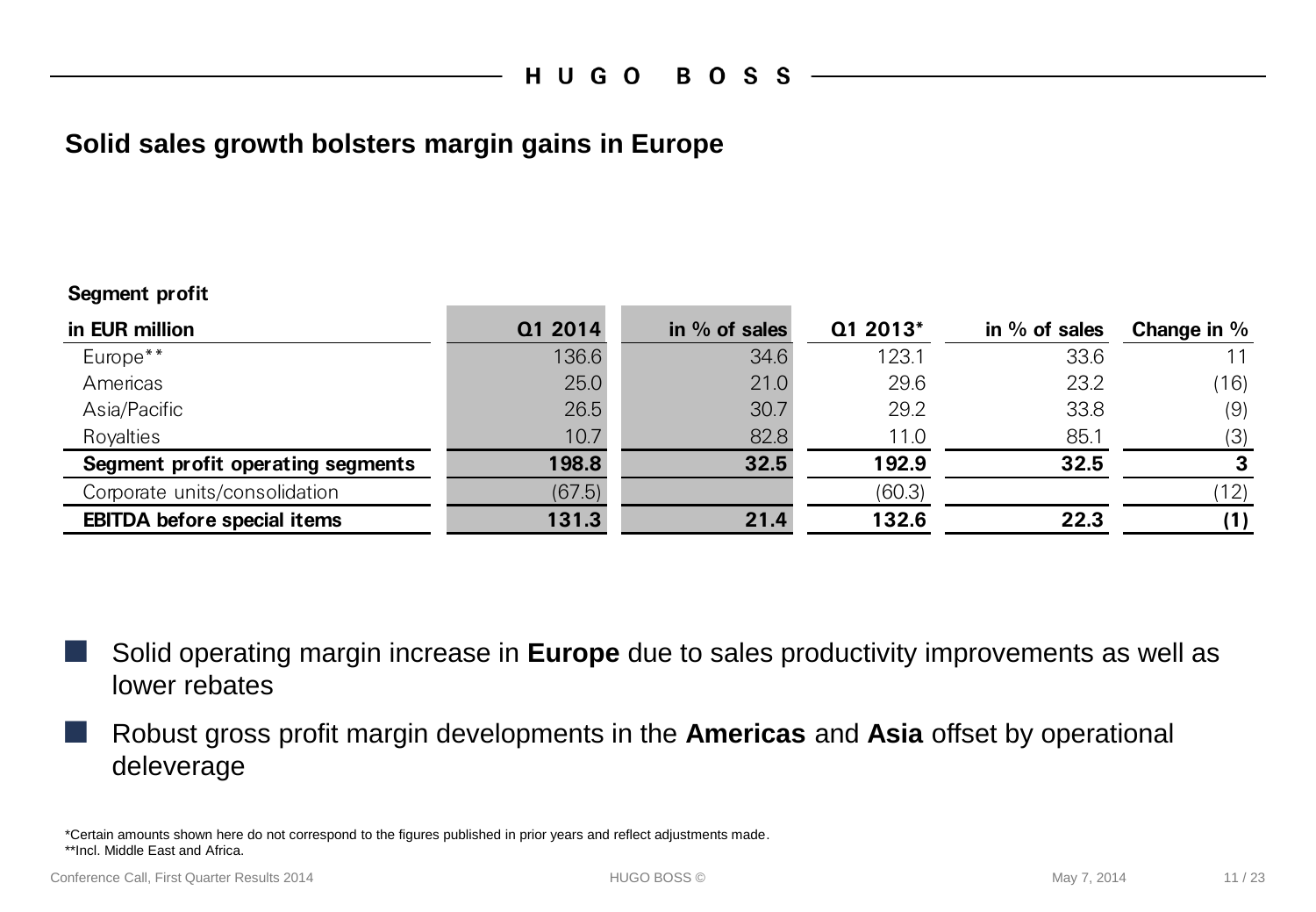#### **Higher working capital position due to inventory increase**



Trade net working capital up 4% to EUR 461 million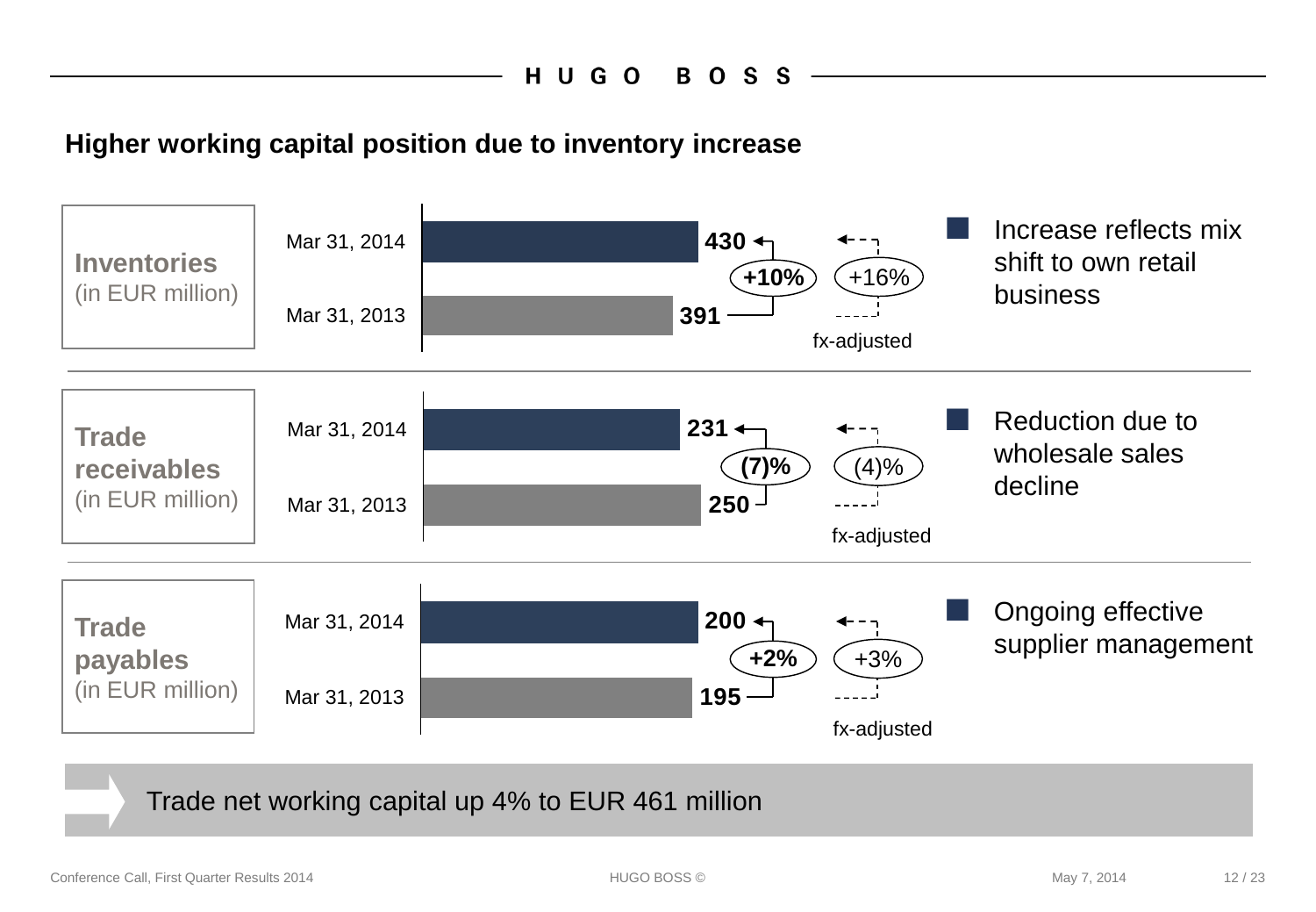**Strong free cash flow generation supports further net debt reduction**

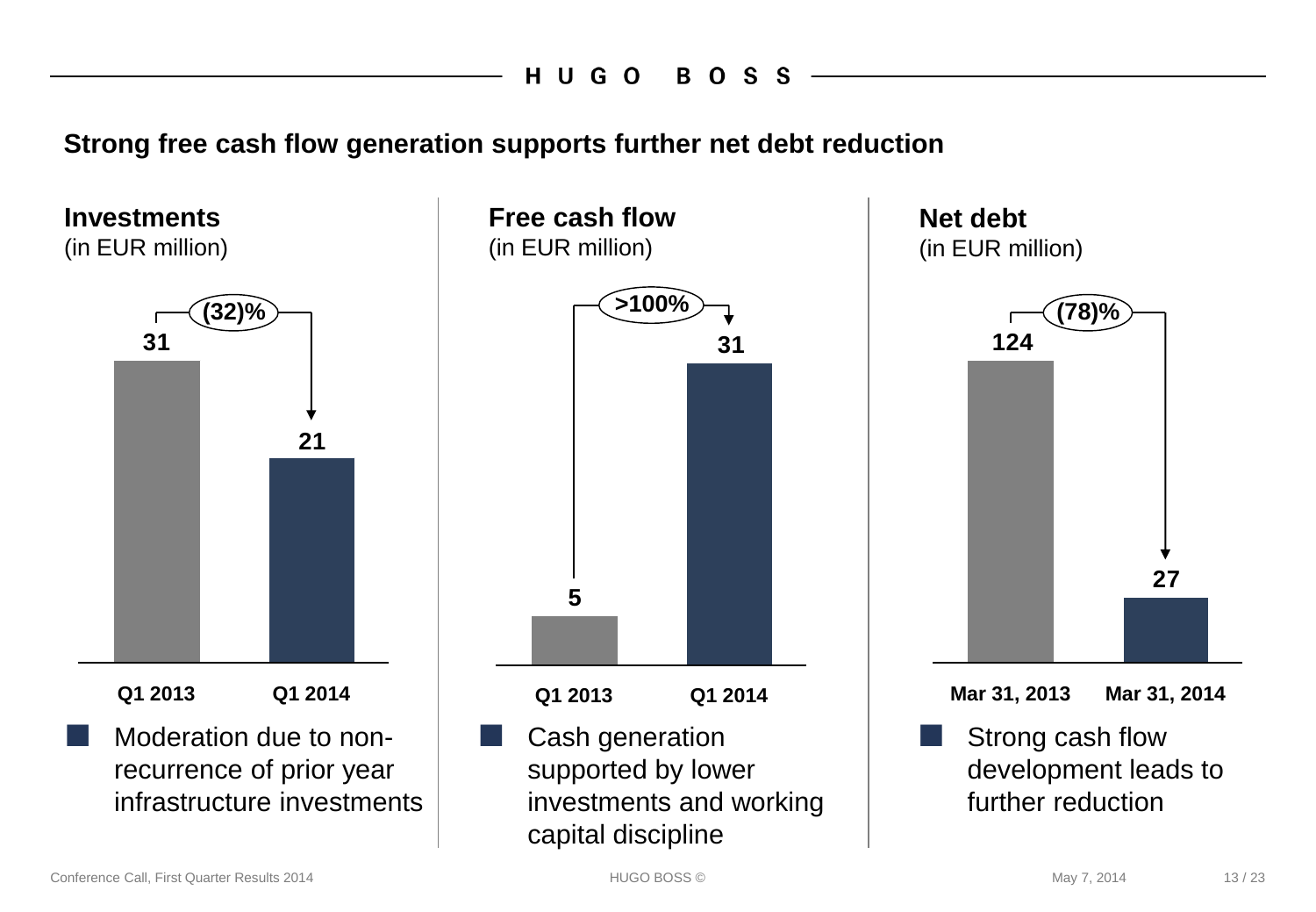$\overline{\phantom{a}}$ 

| Full year financial guidance reconfirmed     |                                   |
|----------------------------------------------|-----------------------------------|
|                                              | 2014 Outlook                      |
| <b>Sales growth (currency-adjusted)</b>      | <b>High single-digit</b>          |
| <b>Growth of EBITDA before special items</b> | <b>High single-digit</b>          |
| <b>Capex</b>                                 | EUR 110 million - EUR 130 million |
| <b>Own retail network</b>                    | <b>Around 50 organic openings</b> |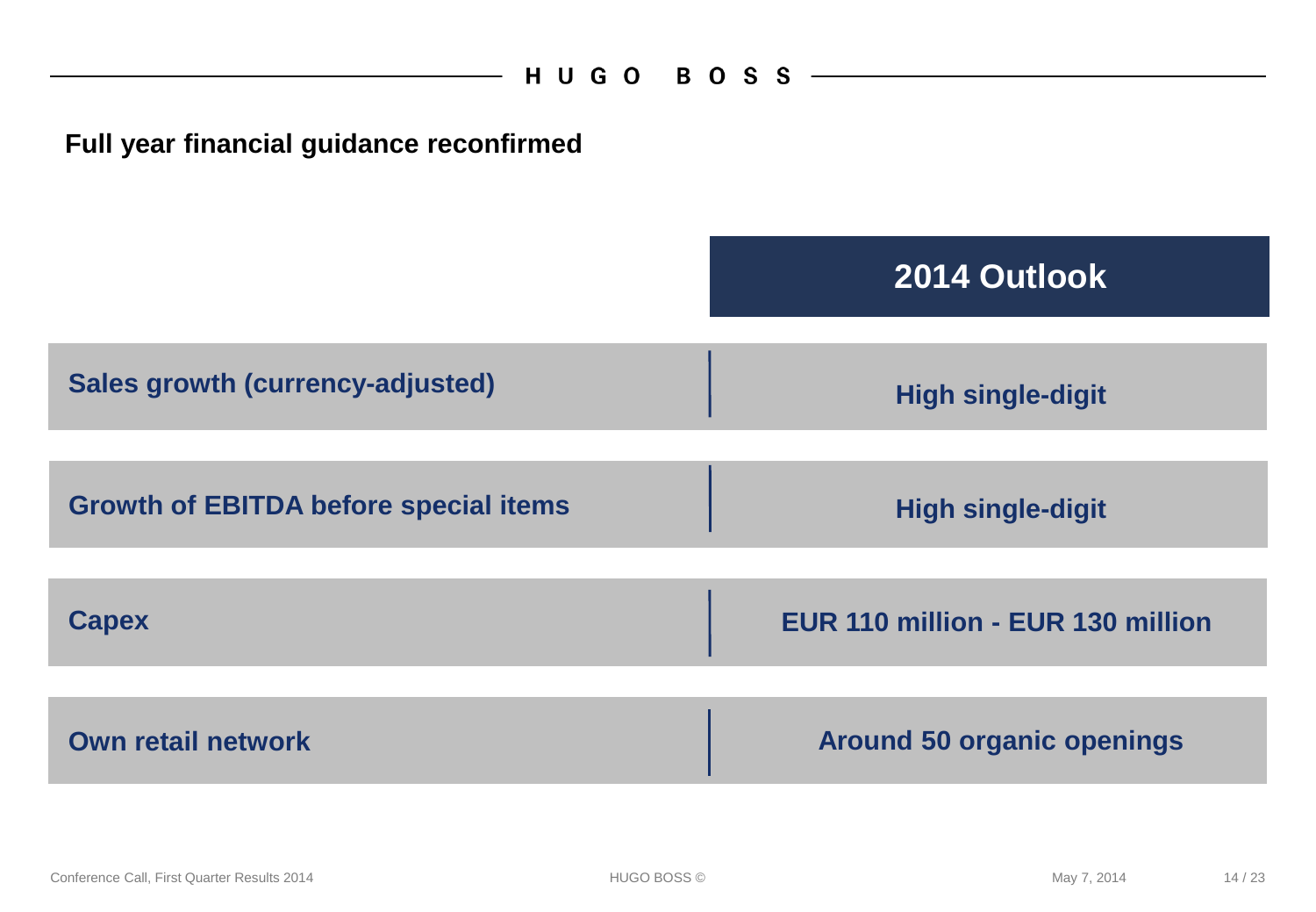**Positive outlook despite ongoing challenges in some key markets**

- Strength in Europe to continue
- Uncertainties persist in the US and China
- Business model transformation and better wholesale business to support accelerated growth over the remainder of 2014

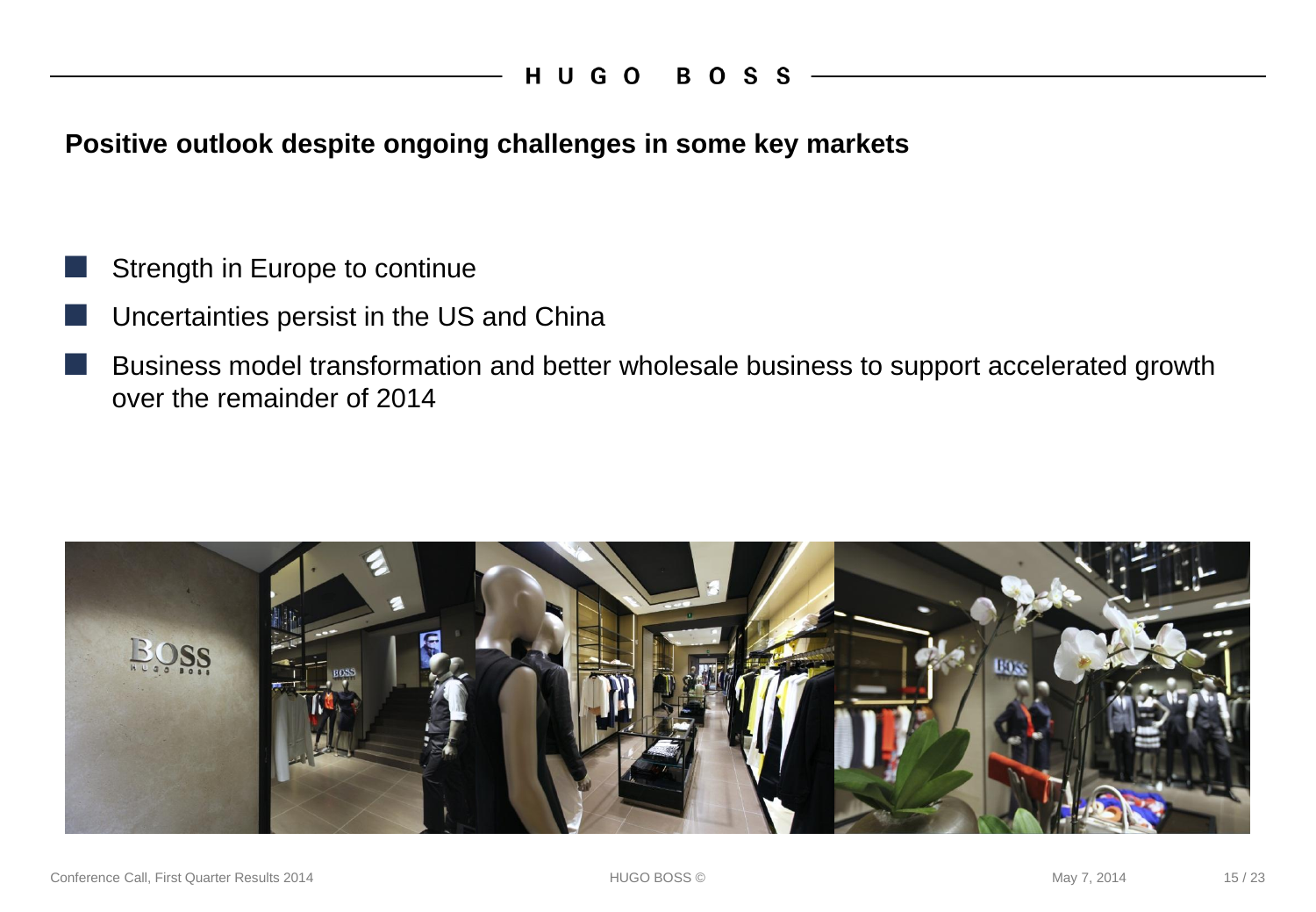H U G O B O S S ————————

 $\overline{\phantom{a}}$ 

# **QUESTIONS & ANSWERS**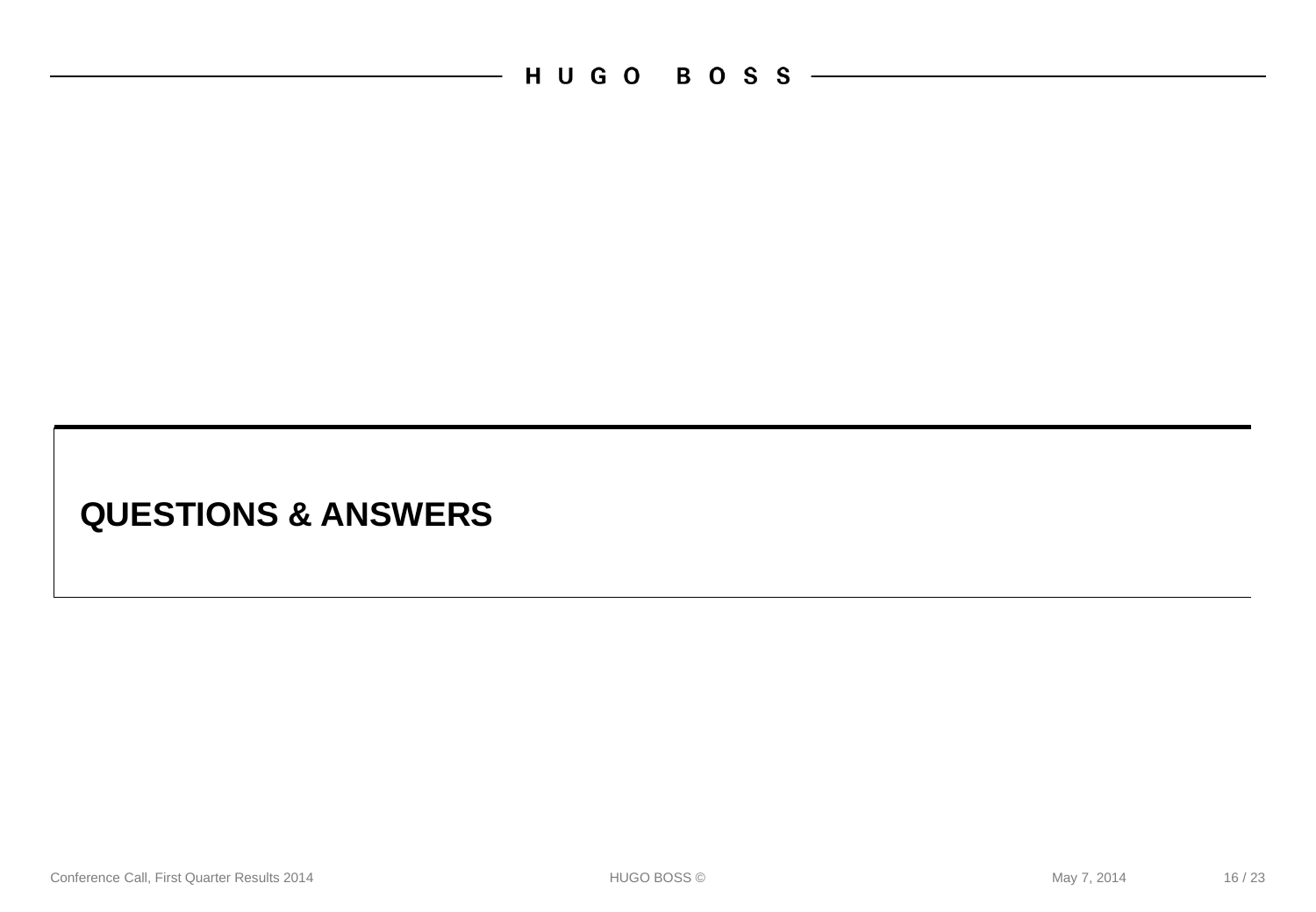— HUGO BOSS —————————

# **BACKUP**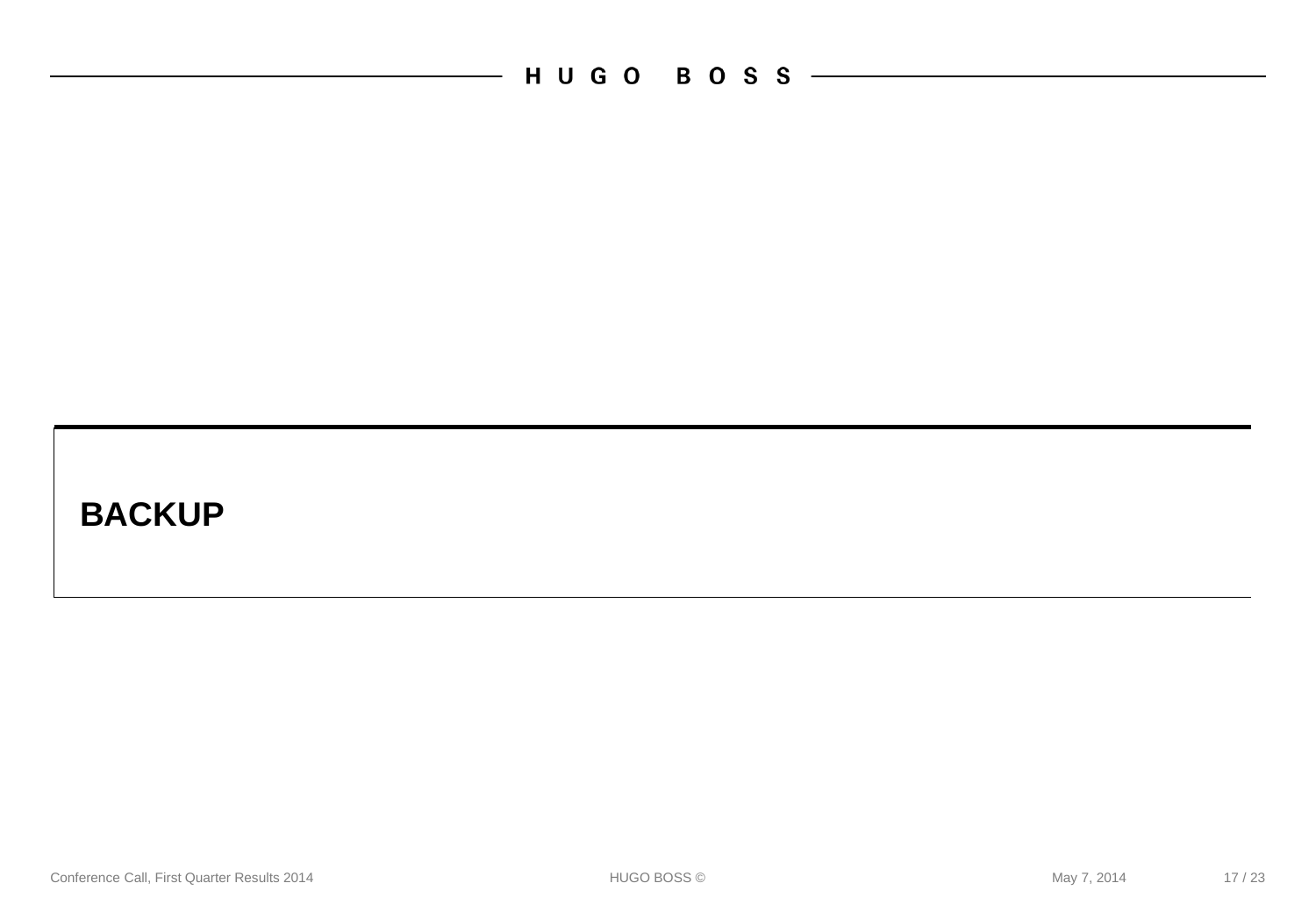**Contract Contract Contract** 

#### **Profit & loss statement**

| in EUR million                       | Q1 2014 | Q1 2013* | Change in % |
|--------------------------------------|---------|----------|-------------|
| <b>Net sales</b>                     | 612.6   | 593.5    | 3           |
| Cost of sales                        | (212.0) | (226.7)  | 6           |
| <b>Gross profit</b>                  | 400.6   | 366.8    | 9           |
| in % of sales                        | 65.4    | 61.8     | 360 bp      |
| Selling and distribution expenses    | (232.5) | (196.5)  | (18)        |
| Administration costs                 | (60.9)  | (59.0)   | (3)         |
| Other operating income/expenses      | 1.5     | 0.1      | >100        |
| <b>Operating result (EBIT)</b>       | 108.7   | 111.4    | (2)         |
| in $%$ of sales                      | 17.7    | 18.8     | $(110)$ bp  |
| Net interest income/expense          | (0.6)   | (3.9)    | 85          |
| Other financial items                | (2.1)   | (1.1)    | (91)        |
| <b>Financial result</b>              | (2.7)   | (5.0)    | 46          |
| <b>Earnings before taxes</b>         | 106.0   | 106.4    | $\mathbf 0$ |
| Income taxes                         | (24.4)  | (24.4)   | $\Omega$    |
| Net income                           | 81.6    | 82.0     | (0)         |
| Attributable to:                     |         |          |             |
| Equity holders of the parent company | 80.7    | 81.6     | (1)         |
| Non-controlling interests            | 0.9     | 0.4      | >100        |
| Earnings per share (EUR)**           | 1.17    | 1.18     | (1)         |
| <b>EBITDA before special items</b>   | 131.3   | 132.6    | (1)         |
| in % of sales                        | 21.4    | 22.3     | (90) bp     |

\*Certain amounts shown here do not correspond to the figures published in prior years and reflect adjustments made.

\*\*Basic and diluted earnings per share.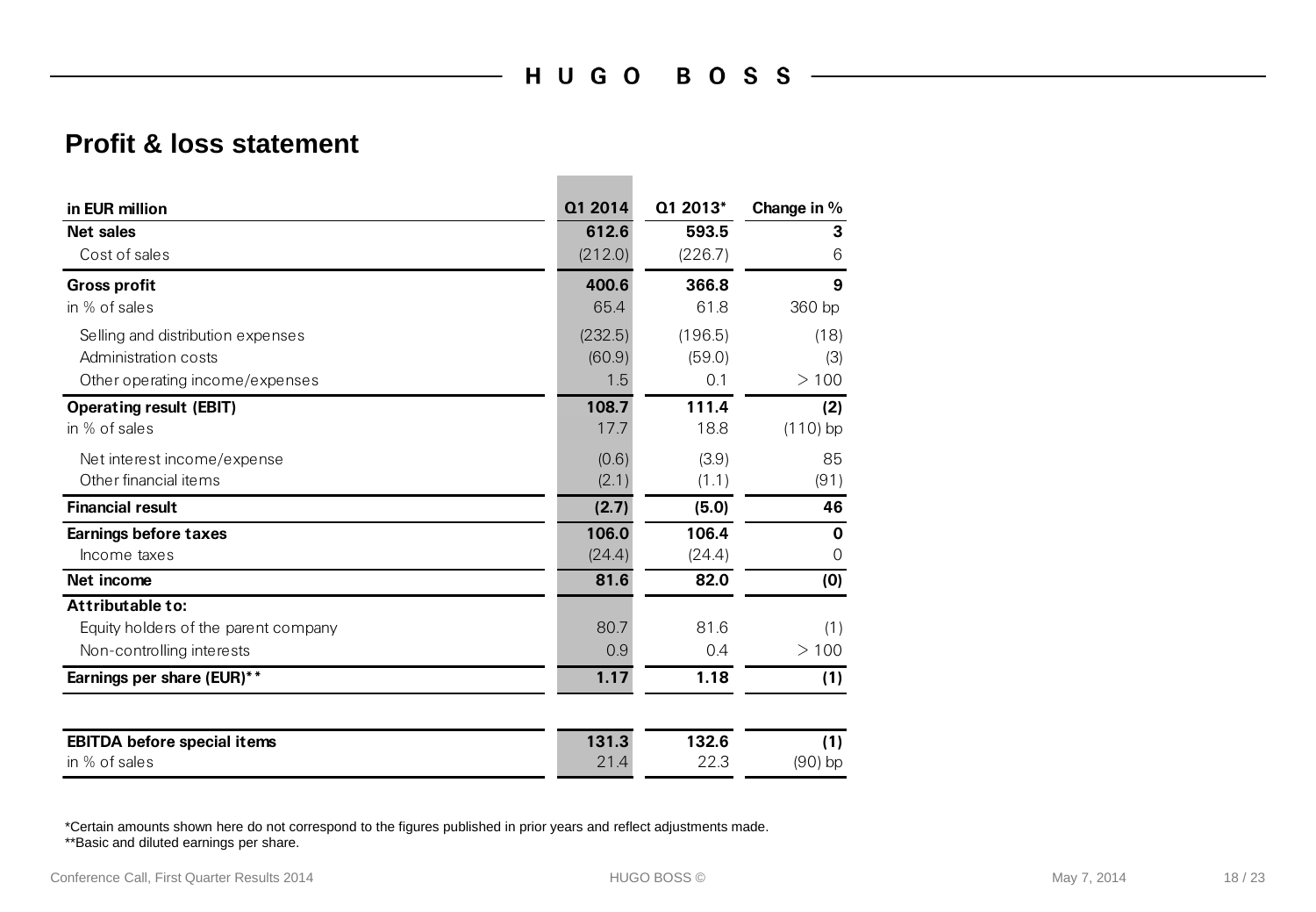#### **Trade net working capital**

#### **Average trade net working capital as a percentage of sales by quarter\*** (in %)



\*Certain amounts shown here do not correspond to the figures published in prior years and reflect adjustments made.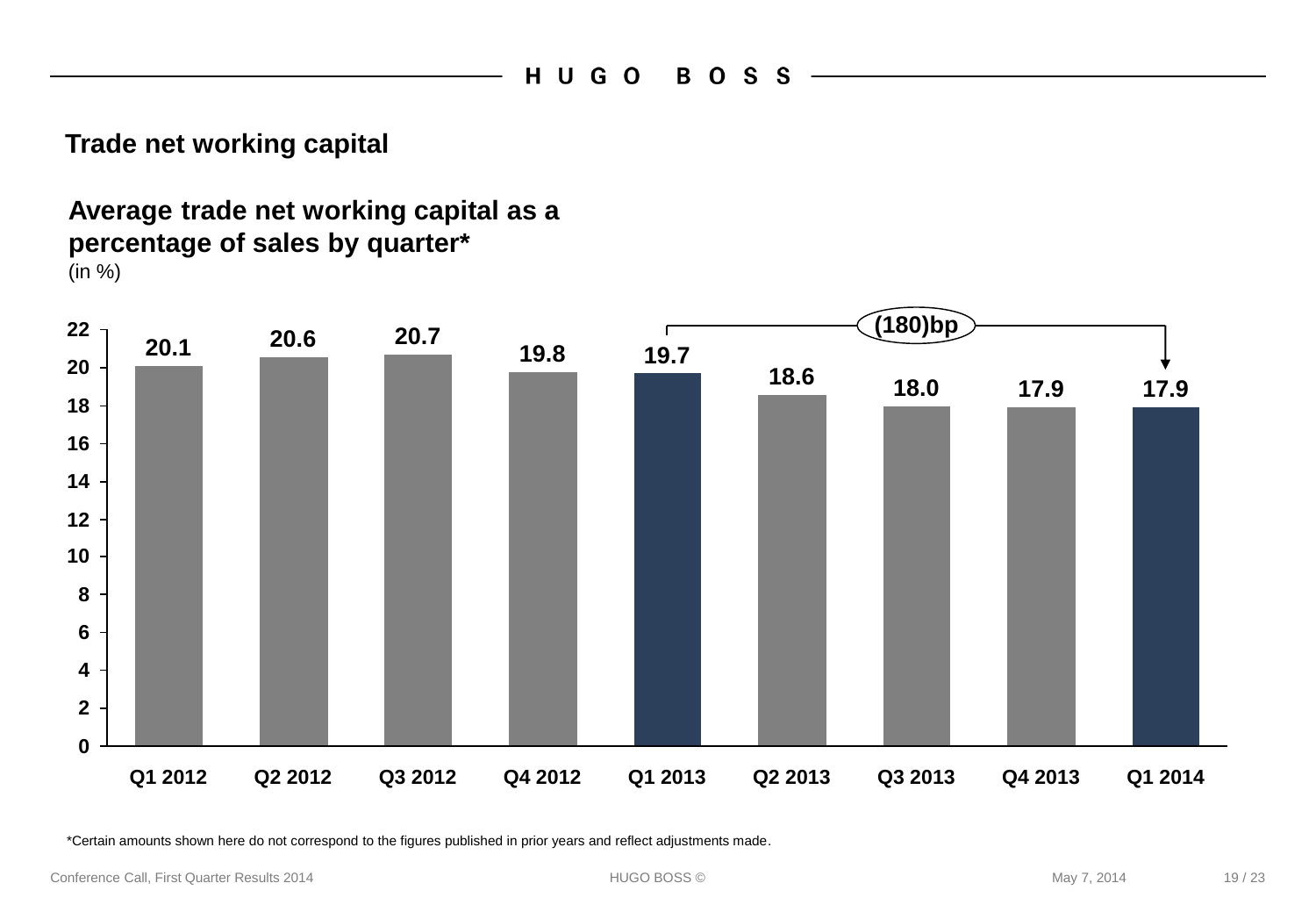**Retail network**

#### **Number of own retail stores:**

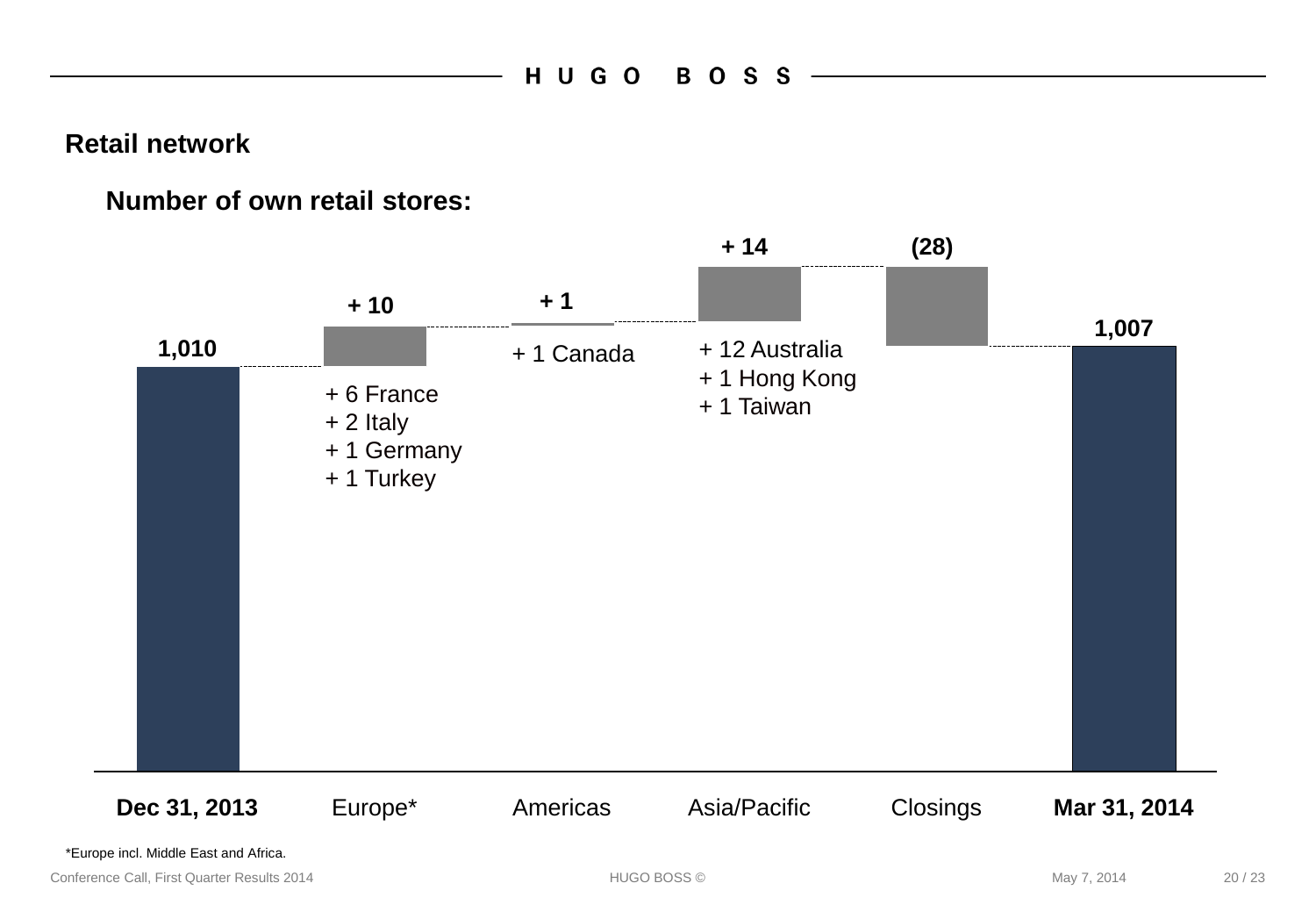**Financial calendar 2014**

| <b>Date</b>             | <b>Event</b>                        |
|-------------------------|-------------------------------------|
|                         |                                     |
| May 13, 2014            | <b>Annual Shareholders' Meeting</b> |
|                         |                                     |
| <b>July 31, 2014</b>    | <b>First Half Year Results</b>      |
|                         |                                     |
| <b>November 4, 2014</b> | <b>Nine Months Results</b>          |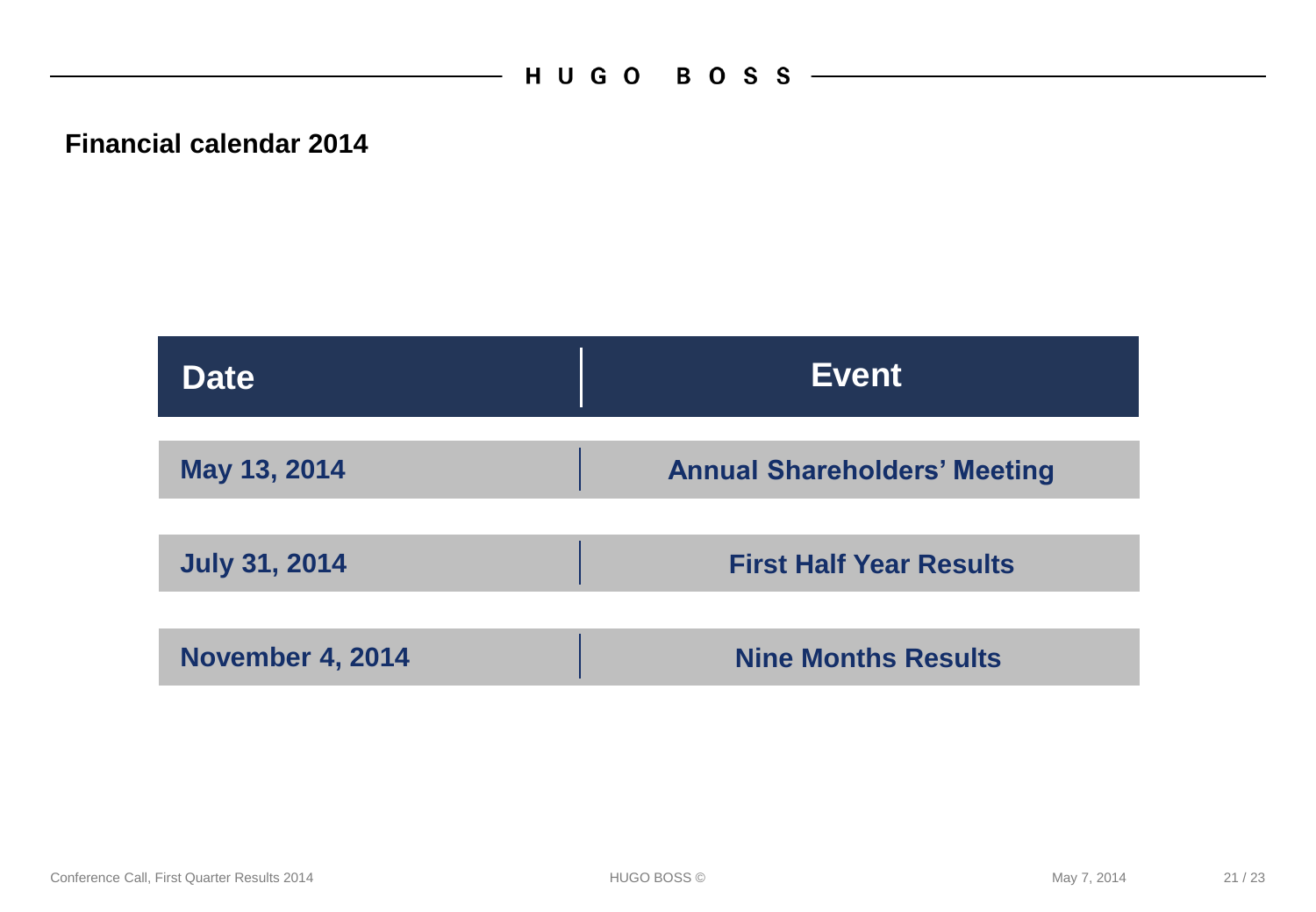#### **Forward looking statements contain risks**

This document contains forward-looking statements that reflect management's current views with respect to future events. The words "anticipate ", "assume ", "believe", "estimate", "expect", "intend", "may", "plan", "project", "should", and similar expressions identify forward-looking statements. Such statements are subject to risks and uncertainties. If any of these or other risks and uncertainties occur, or if the assumptions underlying any of these statements prove incorrect, then actual results may be materially different from those expressed or implied by such statements. We do not intend or assume any obligation to update any forward-looking statement, which speaks only as of the date on which it is made.